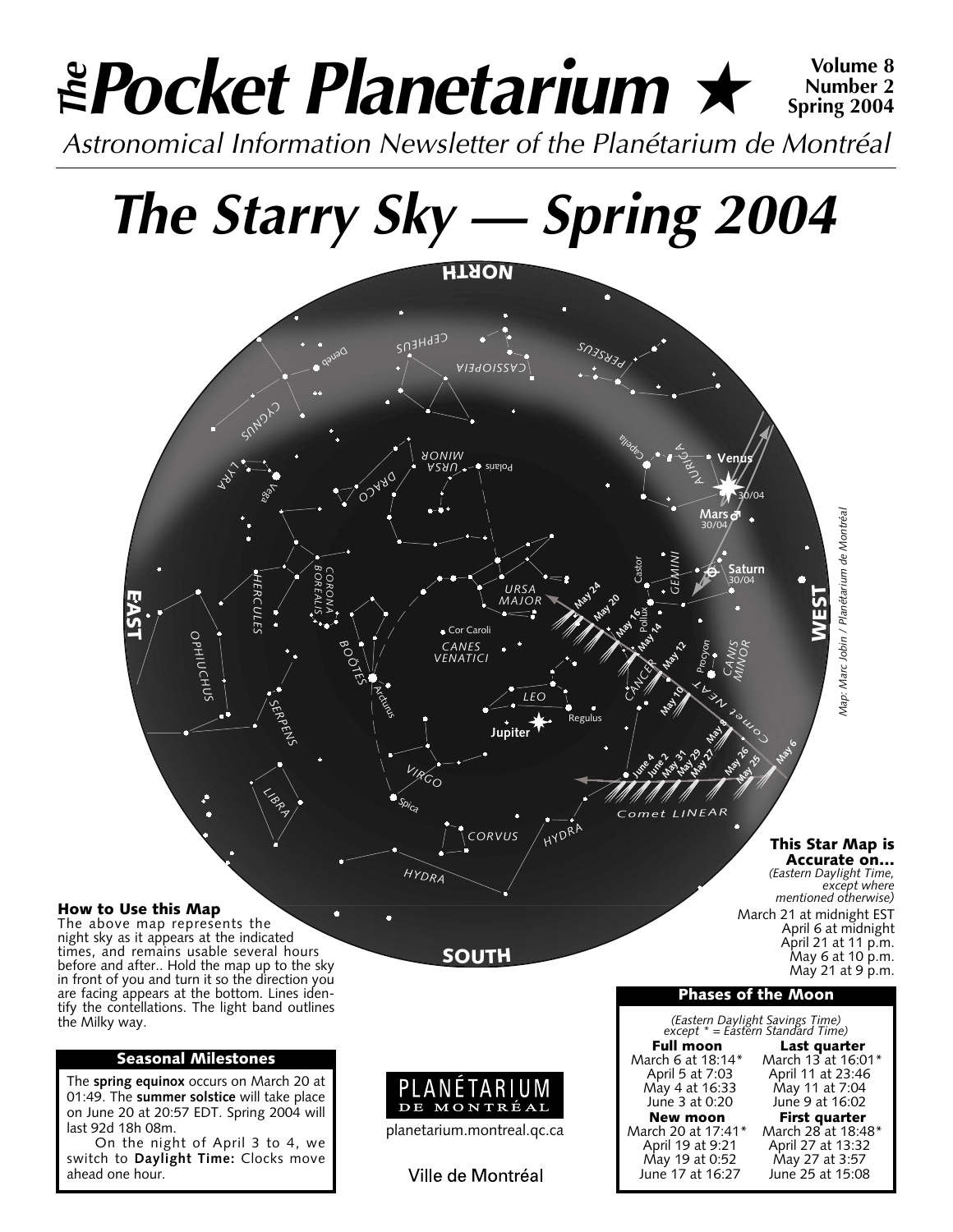## *The Sky This Spring*

*Winter's planetary parade continues this spring, featuring Venus, Mars, Jupiter and Saturn. And a brief appearance by Mercury provides a rare opportunity to see all five "naked-eye" planets at once. But among this star-studded retinue, Venus definitely outshines them all.* 

#### **Venus steals the show**

It should come as no surprise that **Venus** is the third brightest celestial object — surpassed only by the Sun and Moon. Throughout winter Venus was the dazzling "evening star" — the first star-like object to appear in the west at twilight — and it will continue to grace the sky until May.

This apparition of Venus is extremely favorable. Toward the end of March, the planet appears 46 degrees from the Sun — its greatest solar separation. On top of that, the line joining Venus and the Sun forms a very steep angle to the horizon. As a result, Venus is very high in the evening sky at the beginning of spring. In fact, during this period, the dazzling planet sets 4 1/2 hours after the Sun!

While the winter constellations drift progressively toward the western horizon, Venus moves eastward among the stars. This explains why the evening star seems to remain at about the same place in the sky night after night. Along the way, Venus passes the Pleiades — a magnificent star cluster in Taurus. **On April 2 and 3,** the two objects are less than a degree apart. If you follow this celestial encounter you can see how much Venus moves from one evening to the next.

In fact, Venus' motion also brings it seemingly closer to Mars: **By April 25,** the two planets are just  $5\frac{1}{2}$  degrees apart. But then, Venus loses ground and slips from its celestial perch slowly at first and then progressively faster. In May, the evening star quickly loses altitude and disappears in the Sun's glare by the end of the month. A few days later, on June 8, Venus is in inferior conjunction. At this point the planet's orbit carries it exactly between the Sun and Earth, which will result in a rare (and widely anticipated) event

known as a "solar transit" (see page 4). Venus certainly captures the eye, but through a small telescope it offers a

truly fascinating show. In fact, the planet's changing aspects are easy to observe. Because Venus' orbit brings it closer to Earth this spring, its apparent diameter will **March 31**

increase dramatically. At the same time, the planet's illuminated portion

will change from a quarter **May 1st** phase to a thin crescent.

In just a month-and-ahalf, a spectacular transformation unfolds! At the end of March, Venus' disk is exactly half lit

and measures 24 arcseconds across. However, by mid-May its apparent size doubles to 47 arcseconds, and it takes on a classical crescent shape with two distinct "horns." **May 15**

During the waning days of May, Venus grows even larger: As its crescent gets progressively thinner, its disk swells to nearly one minute of arc (1/60th of a **May 31**

degree)! Unfortunately, by this time Venus is very close to the horizon, and observing conditions deteriorate rapidly.

**On March 24,** at nightfall, the crescent Moon is just two degrees to the left of Venus — a spectacular sight not to be missed! The Moon also appears near Venus on April 22 and 23, and again on May 20 and 21, but on these occasions the two are not nearly as close.

#### **Jupiter at its best**

**Jupiter** spends the coming months beneath the constellation Leo. The giant planet was in opposition on March 3. This spring it has already risen

by nightfall, so the optimum time for observing it gets earlier and earlier. At the end of March, Jupiter culminates in the south at about 22:30. By the beginning of May, the planet has already culminated at twilight's end, and is then best observed right after dark.

Jupiter is another choice target for telescopes. Even small instruments reveal the four moons discovered by Galileo (the total number now surpasses sixty!) and some of the planet's atmospheric cloud bands.

The Moon's monthly orbit regularly carries it near the giant planet in the sky. On the night of April 2 to 3, the gibbous Moon is situated 31/2 degrees to the left of Jupiter; on April 29, the Moon is 3 degrees above the planet; and finally, the first quarter Moon is near Jupiter once again on May 26 and 27.

#### **Saturn — one last look**

This spring, **Saturn** is situated at the center of the constellation Gemini, just to the upper left of Orion. Right now Saturn's rings are wide open, which makes it — without doubt — one of the most beautiful sights in the sky. A small telescope reveals the rings easily, but a larger instrument truly shows the planet in all its glory.

Don't wait too long! In May, conditions for observing the ringed planet deteriorate rapidly. By then it is too low on the horizon to view clearly, and by early June it disappears completely in the Sun's glare.

The crescent Moon is near Saturn on the evenings of March 28, April 24 and 25, and again on May 22. On this final occasion, Mars is also in the picture: The two planets are just  $1\frac{1}{2}$ degrees apart on May 25.

**Mars — engulfed by the Sun Mars** remains visible this spring

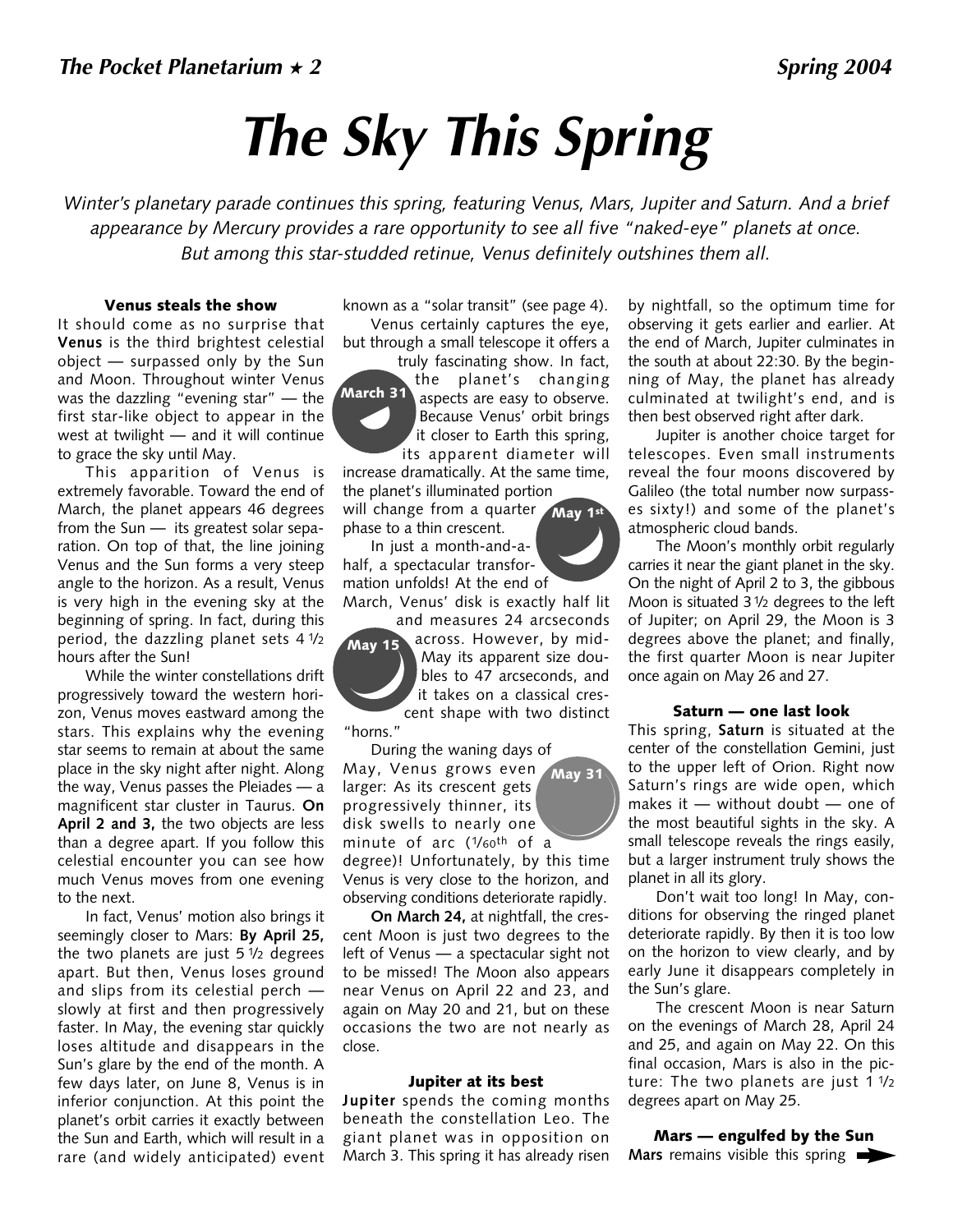#### Mercury is the hardest planet to observe with the naked eye: It's close to the Sun and never far above the horizon. As a result, the tiny planet is only visible at dusk or dawn, and only for brief periods of time.

However, as spring gets underway, Mercury favors us with an excellent apparition. To see it, just look toward the western horizon, **from March 23 to April 6,** about half-anhour after sunset. The tiny planet will be brighter toward the beginning of this period. A quick word of advice: An ordinary pair of binoculars can help you find Mercury in the glow of twilight.

#### **Five planets at once**

This apparition of Mercury provides an excellent opportunity to observe all five "naked-eye" planets at the same time. Mercury joins Venus, Mars, Saturn and Jupiter, which were all visible throughout the winter.

#### **And Mercury Makes Five!**

**Until about April 6,** the five planets known to ancient observers can be seen in the evening sky at once. While not considered extremely rare, such



events are certainly not common.

Face west about 45 minutes after sunset. Brilliant Venus is, by far, the easiest to identify. But if the sky is clear and unobstructed, you'll also notice Mercury somewhat closer to the horizon and slightly to the right. Mars is above Venus and to the left, while Saturn is higher still, about two thirds of the way between the horizon and the zenith. Note that the four planets fall, more-or-less, on the same imaginary line — a fact that will no doubt help you with your search.

To locate the fifth planet, you'll have to stand with your back to the first four. Jupiter is the very bright "star" shining in the east. Along with the Moon, also visible during this period, and the Sun (whose presence is indicated by the glow of twilight) you will see before you all the wandering celestial bodies known since the dawn of humanity…

#### It's rare to learn of the appearance of a potentially bright comet more than a few months in advance. Yet this spring, two comets will be visible at the same time: Comet NEAT (C/2001 Q4) discovered in August 2001, and comet LINEAR (C/2002 T7) discovered in October 2002. Though they will be ideally placed for observation from the

in the west at twilight. Its frenzied eastward rush among the stars carries it from Taurus into Gemini on May 7, and it skims by Saturn **on May 25.**

**On the evening of March 25,** the crescent Moon is just 1/4 degree to the right of the Red Planet; and the two are just a few degrees to the left of the Pleiades star cluster. On April 23, Mars is located 2 degrees below the lunar crescent; and on May 22, the Moon is situated below both Saturn and the Red Planet.

But the Sun finally catches up to Mars, and it sinks into the glow of twilight by mid-June. *Good observing!*

southern hemisphere, we'll have to wait until the final weeks of their visit to see them from our northern latitudes.

**Two Comets in the Springtime Sky**

**Comet NEAT** will appear first, above the southwest horizon during the evenings of early May. After May 5, it should be high enough to see with ease. On that date NEAT will be 9 degrees to the left of the bright star Sirius, which serves as an excellent reference point. Both objects will be 8 degrees high about 30 minutes after sunset. The comet's tail will extend toward the left and be parallel to the horizon.

Over the following nights, NEAT will gain altitude, which should afford an excellent view against dark skies after twilight. On May 10, the comet is situated 6 degrees to the left of the star Procyon. On the night of May 14, comet NEAT passes two degrees below the magnificent Beehive star cluster (M44) in the constellation Cancer. This is a sight not to be missed! Finally, NEAT will continue its northbound route into Ursa Major,

where it will disappear in June.

Will comet NEAT become bright enough to see with the naked eye? Some predictions are optimistic, but forecasting a comet's brightness is difficult due to many uncertainties: Disappointments are common. One thing is sure, the first half of May will see NEAT at its brightest after which, it will fade from view as it slowly heads away from the Earth and Sun.

**Comet LINEAR** will be much harder to spot. It will become visible during the final days of May, and will remain just a few degrees above the westsouthwest horizon. Unfortunately, LINEAR will only be observable during twilight, about an hour after sunset. Since its brightness will already be declining, the best chance to view it is at the end of May. Technically though, the comet will remain in telescopic sight until July.

Just as LINEAR becomes visible, comet NEAT will be situated between the legs of Ursa Major, and will still be reasonably bright. Two comets for the price of one? Why not!